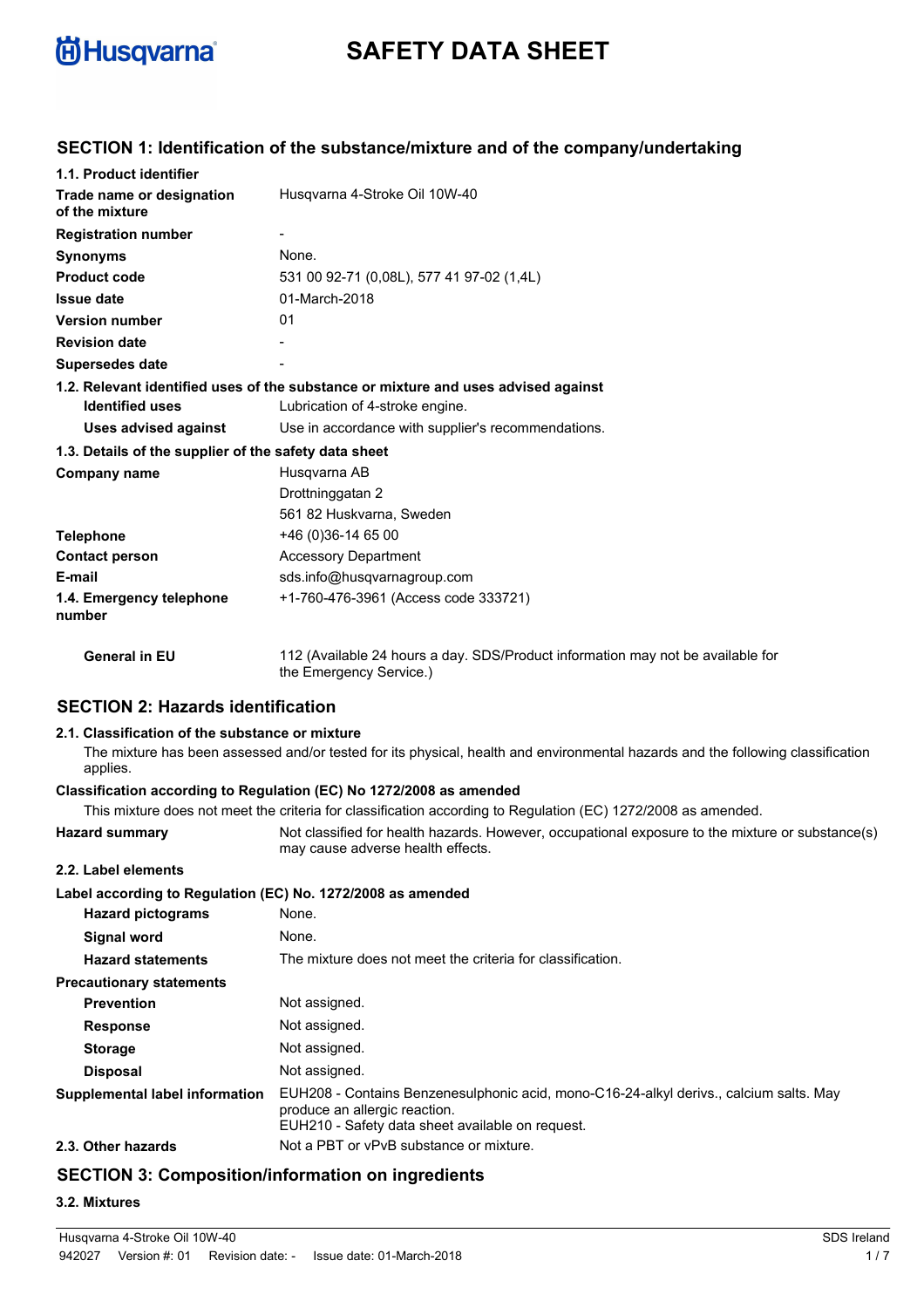| <b>General information</b>                                                                    |                                       |                                                               |                                                                                                                      |              |              |
|-----------------------------------------------------------------------------------------------|---------------------------------------|---------------------------------------------------------------|----------------------------------------------------------------------------------------------------------------------|--------------|--------------|
| <b>Chemical name</b>                                                                          | %                                     |                                                               | CAS-No. / EC No. REACH Registration No.                                                                              | Index No.    | <b>Notes</b> |
| Distillates (petroleum),<br>solvent-dewaxed heavy paraffinic                                  | $80 - 90$                             | 64742-65-0<br>265-169-7                                       | 01-2119471299-27                                                                                                     | 649-474-00-6 |              |
| <b>Classification:</b>                                                                        |                                       |                                                               |                                                                                                                      |              | L            |
| Phosphorodithioic acid,<br>O,O-di-C1-14-alkyl esters, zinc salts                              | $1 - 3$                               | 68649-42-3<br>272-028-3                                       | 01-2120742271-64                                                                                                     |              |              |
| <b>Classification:</b>                                                                        | Skin Irrit. 2;H315, Eye Irrit. 2;H319 |                                                               |                                                                                                                      |              |              |
| Benzenesulphonic acid,<br>mono-C16-24-alkyl derivs., calcium<br>salts                         | $0.1 - 0.3$                           | 70024-69-0<br>274-263-7                                       | 01-2119492616-28                                                                                                     |              |              |
| <b>Classification:</b>                                                                        | Skin Sens. 1B;H317                    |                                                               |                                                                                                                      |              |              |
| List of abbreviations and symbols that may be used above                                      |                                       |                                                               | All concentrations are in percent by weight unless ingredient is a gas. Gas concentrations are in percent by volume. |              |              |
| <b>Composition comments</b>                                                                   | displayed in section 16.              |                                                               | IP346 method DMSO extract for base oil substances: <3.0%. The full text for all H-statements is                      |              |              |
| <b>SECTION 4: First aid measures</b>                                                          |                                       |                                                               |                                                                                                                      |              |              |
| <b>General information</b>                                                                    | protect themselves.                   |                                                               | Ensure that medical personnel are aware of the material(s) involved, and take precautions to                         |              |              |
| 4.1. Description of first aid measures                                                        |                                       |                                                               |                                                                                                                      |              |              |
| <b>Inhalation</b>                                                                             |                                       |                                                               | Move to fresh air. Call a physician if symptoms develop or persist.                                                  |              |              |
| <b>Skin contact</b>                                                                           |                                       |                                                               | Wash off with soap and water. Get medical attention if irritation develops and persists.                             |              |              |
| Eye contact                                                                                   |                                       |                                                               | Rinse with water. Get medical attention if irritation develops and persists.                                         |              |              |
| Ingestion                                                                                     |                                       | Rinse mouth. Get medical attention if symptoms occur.         |                                                                                                                      |              |              |
| 4.2. Most important symptoms<br>and effects, both acute and<br>delayed                        |                                       |                                                               | Exposure may cause temporary irritation, redness, or discomfort.                                                     |              |              |
| 4.3. Indication of any<br>immediate medical attention<br>and special treatment needed         | Treat symptomatically.                |                                                               |                                                                                                                      |              |              |
| <b>SECTION 5: Firefighting measures</b>                                                       |                                       |                                                               |                                                                                                                      |              |              |
| <b>General fire hazards</b>                                                                   |                                       | No unusual fire or explosion hazards noted.                   |                                                                                                                      |              |              |
| 5.1. Extinguishing media<br>Suitable extinguishing<br>media                                   |                                       |                                                               | Water fog. Foam. Dry chemical powder. Carbon dioxide (CO2).                                                          |              |              |
| Unsuitable extinguishing<br>media                                                             |                                       |                                                               | Do not use water jet as an extinguisher, as this will spread the fire.                                               |              |              |
| 5.2. Special hazards arising<br>from the substance or mixture                                 |                                       | During fire, gases hazardous to health may be formed.         |                                                                                                                      |              |              |
| 5.3. Advice for firefighters<br><b>Special protective</b><br>equipment for firefighters       |                                       |                                                               | Self-contained breathing apparatus and full protective clothing must be worn in case of fire.                        |              |              |
| <b>Special fire fighting</b><br>procedures                                                    |                                       | Move containers from fire area if you can do so without risk. |                                                                                                                      |              |              |
| <b>Specific methods</b>                                                                       |                                       |                                                               | Use standard firefighting procedures and consider the hazards of other involved materials.                           |              |              |
| <b>SECTION 6: Accidental release measures</b>                                                 |                                       |                                                               |                                                                                                                      |              |              |
| 6.1. Personal precautions, protective equipment and emergency procedures<br>For non-emergency |                                       | Keep unnecessary personnel away.                              |                                                                                                                      |              |              |

| <b>For emergency responders</b> Keep unnecessary personnel away. Use personal protection recommended in Section 8 of the<br>SDS. |
|----------------------------------------------------------------------------------------------------------------------------------|
| <b>6.2. Environmental precautions</b> Avoid discharge into drains, water courses or onto the ground.                             |

**personnel**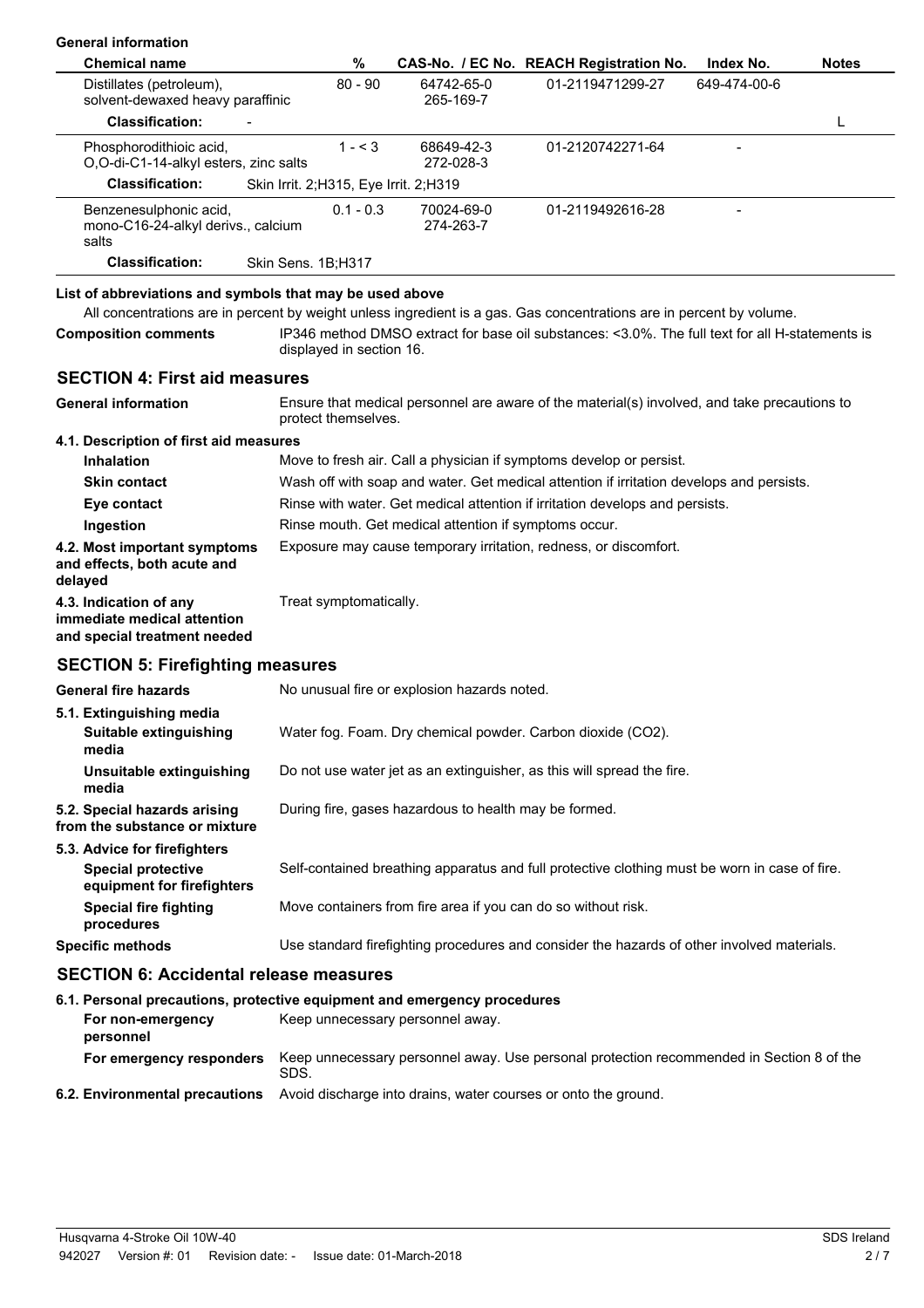| 6.3. Methods and material for                                                                                           |                                                                                                                                                                                                                                                   | The product is immiscible with water and will spread on the water surface.                                                                                                                 |                     |
|-------------------------------------------------------------------------------------------------------------------------|---------------------------------------------------------------------------------------------------------------------------------------------------------------------------------------------------------------------------------------------------|--------------------------------------------------------------------------------------------------------------------------------------------------------------------------------------------|---------------------|
| containment and cleaning up                                                                                             | Large Spills: Stop the flow of material, if this is without risk. Dike the spilled material, where this is<br>possible. Absorb in vermiculite, dry sand or earth and place into containers. Following product<br>recovery, flush area with water. |                                                                                                                                                                                            |                     |
|                                                                                                                         | remove residual contamination.                                                                                                                                                                                                                    | Small Spills: Wipe up with absorbent material (e.g. cloth, fleece). Clean surface thoroughly to                                                                                            |                     |
|                                                                                                                         |                                                                                                                                                                                                                                                   | Never return spills to original containers for re-use. For waste disposal, see section 13 of the SDS.                                                                                      |                     |
| 6.4. Reference to other<br>sections                                                                                     |                                                                                                                                                                                                                                                   | For personal protection, see section 8 of the SDS. For waste disposal, see section 13 of the SDS.                                                                                          |                     |
| <b>SECTION 7: Handling and storage</b>                                                                                  |                                                                                                                                                                                                                                                   |                                                                                                                                                                                            |                     |
| 7.1. Precautions for safe<br>handling                                                                                   |                                                                                                                                                                                                                                                   | Do not cut, weld, solder, drill, grind, or expose containers to heat, flame, sparks, or other sources<br>of ignition. Avoid prolonged exposure. Observe good industrial hygiene practices. |                     |
| 7.2. Conditions for safe<br>storage, including any<br>incompatibilities                                                 | Store in original tightly closed container. Store away from incompatible materials (see section 10 of<br>the SDS).                                                                                                                                |                                                                                                                                                                                            |                     |
| 7.3. Specific end use(s)                                                                                                | Lubrication of 4-stroke engine.                                                                                                                                                                                                                   |                                                                                                                                                                                            |                     |
| <b>SECTION 8: Exposure controls/personal protection</b>                                                                 |                                                                                                                                                                                                                                                   |                                                                                                                                                                                            |                     |
| 8.1. Control parameters                                                                                                 |                                                                                                                                                                                                                                                   |                                                                                                                                                                                            |                     |
| <b>Occupational exposure limits</b>                                                                                     |                                                                                                                                                                                                                                                   |                                                                                                                                                                                            |                     |
| Ireland. Occupational Exposure Limits                                                                                   |                                                                                                                                                                                                                                                   |                                                                                                                                                                                            |                     |
| <b>Product</b>                                                                                                          | <b>Type</b>                                                                                                                                                                                                                                       | <b>Value</b>                                                                                                                                                                               | Form                |
| oil mist (Mineral)                                                                                                      | <b>TWA</b>                                                                                                                                                                                                                                        | $5$ mg/m $3$                                                                                                                                                                               | Inhalable fraction. |
| <b>Biological limit values</b>                                                                                          | No biological exposure limits noted for the ingredient(s).                                                                                                                                                                                        |                                                                                                                                                                                            |                     |
| <b>Recommended monitoring</b><br>procedures                                                                             | Follow standard monitoring procedures.                                                                                                                                                                                                            |                                                                                                                                                                                            |                     |
| Derived no effect levels (DNELs)                                                                                        |                                                                                                                                                                                                                                                   |                                                                                                                                                                                            |                     |
| <b>General Population</b>                                                                                               |                                                                                                                                                                                                                                                   |                                                                                                                                                                                            |                     |
| <b>Components</b>                                                                                                       | Value                                                                                                                                                                                                                                             | <b>Assessment factor</b>                                                                                                                                                                   | Notes               |
|                                                                                                                         | Benzenesulphonic acid, mono-C16-24-alkyl derivs., calcium salts (CAS 70024-69-0)                                                                                                                                                                  |                                                                                                                                                                                            |                     |
| Long-term, Local, Dermal<br>Long-term, Systemic, Dermal<br>Long-term, Systemic, Inhalation<br>Long-term, Systemic, Oral | 0.513 mg/cm2<br>1.667 mg/kg bw/day<br>$2.9$ mg/m $3$<br>0.833 mg/kg bw/day                                                                                                                                                                        |                                                                                                                                                                                            |                     |
| <b>Workers</b>                                                                                                          |                                                                                                                                                                                                                                                   |                                                                                                                                                                                            |                     |
| <b>Components</b>                                                                                                       | Value                                                                                                                                                                                                                                             | <b>Assessment factor Notes</b>                                                                                                                                                             |                     |
|                                                                                                                         | Benzenesulphonic acid, mono-C16-24-alkyl derivs., calcium salts (CAS 70024-69-0)                                                                                                                                                                  |                                                                                                                                                                                            |                     |
| Long-term, Local, Dermal<br>Long-term, Systemic, Dermal<br>Long-term, Systemic, Inhalation                              | 1.03 mg/cm2<br>3.33 mg/kg bw/day<br>11.75 mg/m3                                                                                                                                                                                                   |                                                                                                                                                                                            |                     |

Distillates (petroleum), solvent-dewaxed heavy paraffinic (CAS 64742-65-0)

Long-term, Local, Inhalation 5.6 mg/m3

## **Predicted no effect concentrations (PNECs)**

| <b>Components</b>                   | Value                                                                                                                                                                                                                                                                                                                                                                                                  | <b>Assessment factor</b> | Notes |
|-------------------------------------|--------------------------------------------------------------------------------------------------------------------------------------------------------------------------------------------------------------------------------------------------------------------------------------------------------------------------------------------------------------------------------------------------------|--------------------------|-------|
|                                     | Benzenesulphonic acid, mono-C16-24-alkyl derivs., calcium salts (CAS 70024-69-0)                                                                                                                                                                                                                                                                                                                       |                          |       |
| Freshwater                          | 1 $mq/l$                                                                                                                                                                                                                                                                                                                                                                                               |                          |       |
| Marine water                        | 1 $mq/l$                                                                                                                                                                                                                                                                                                                                                                                               |                          |       |
| Secondary poisoning                 | 16667 mg/kg                                                                                                                                                                                                                                                                                                                                                                                            |                          |       |
| Sediment (freshwater)               | 226000 g/kg                                                                                                                                                                                                                                                                                                                                                                                            |                          |       |
| Sediment (marine water)             | 226000 g/kg                                                                                                                                                                                                                                                                                                                                                                                            |                          |       |
| Soil                                | 271000 g/kg                                                                                                                                                                                                                                                                                                                                                                                            |                          |       |
| <b>STP</b>                          | 1000 mg/l                                                                                                                                                                                                                                                                                                                                                                                              |                          |       |
|                                     | Distillates (petroleum), solvent-dewaxed heavy paraffinic (CAS 64742-65-0)                                                                                                                                                                                                                                                                                                                             |                          |       |
| Secondary poisoning                 | $9.33 \text{ mg/kg}$                                                                                                                                                                                                                                                                                                                                                                                   |                          | Oral  |
| 8.2. Exposure controls              |                                                                                                                                                                                                                                                                                                                                                                                                        |                          |       |
| Appropriate engineering<br>controls | Good general ventilation (typically 10 air changes per hour) should be used. Ventilation rates<br>should be matched to conditions. If applicable, use process enclosures, local exhaust ventilation,<br>or other engineering controls to maintain airborne levels below recommended exposure limits. If<br>exposure limits have not been established, maintain airborne levels to an acceptable level. |                          |       |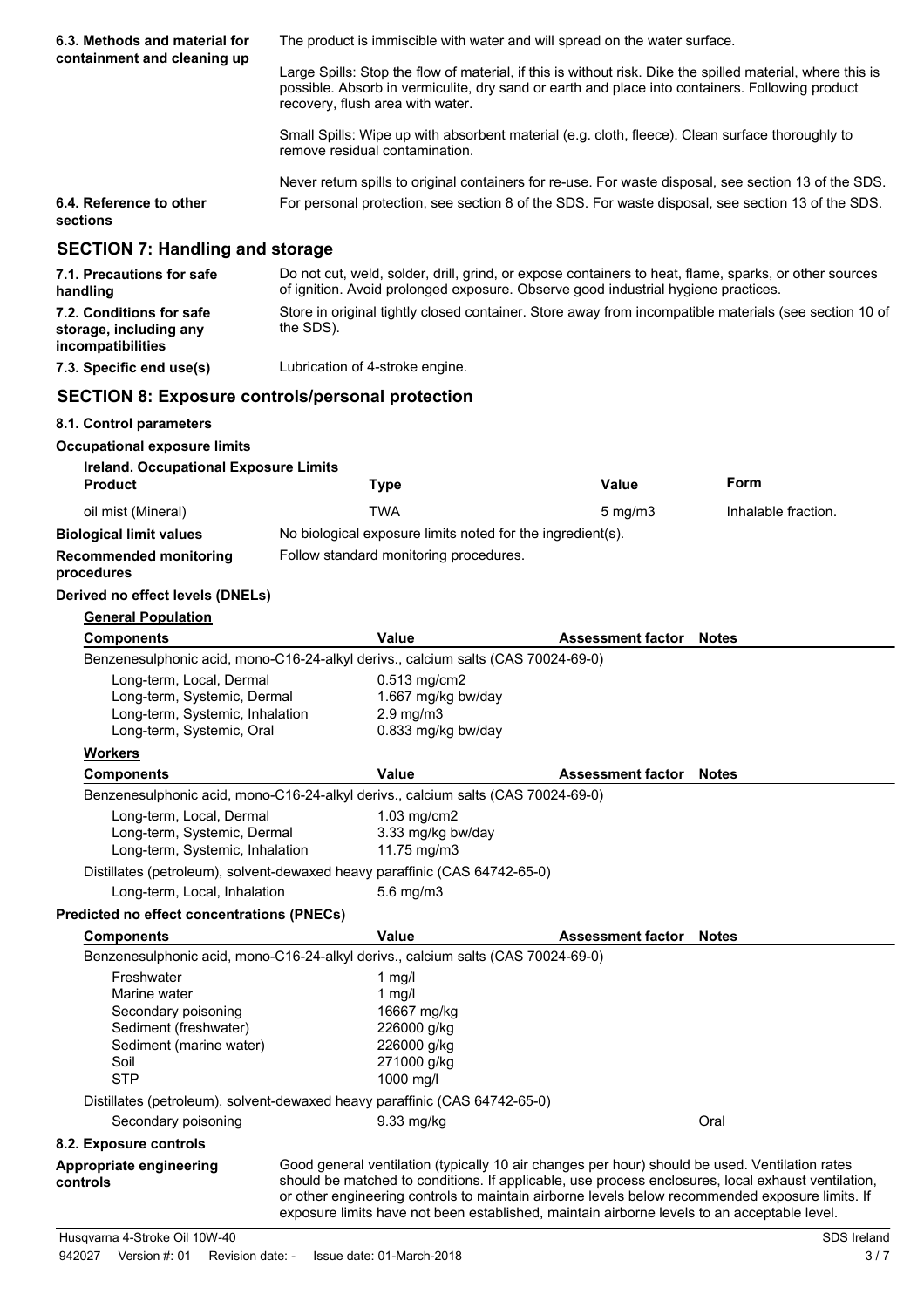#### **Individual protection measures, such as personal protective equipment**

| <b>General information</b>                | Personal protection equipment should be chosen according to the CEN standards and in<br>discussion with the supplier of the personal protective equipment.                                                                  |
|-------------------------------------------|-----------------------------------------------------------------------------------------------------------------------------------------------------------------------------------------------------------------------------|
| Eye/face protection                       | Wear safety glasses with side shields (or goggles).                                                                                                                                                                         |
| <b>Skin protection</b>                    |                                                                                                                                                                                                                             |
| - Hand protection                         | Wear appropriate chemical resistant gloves.                                                                                                                                                                                 |
| - Other                                   | Wear suitable protective clothing.                                                                                                                                                                                          |
| <b>Respiratory protection</b>             | In case of insufficient ventilation, wear suitable respiratory equipment.                                                                                                                                                   |
| <b>Thermal hazards</b>                    | Wear appropriate thermal protective clothing, when necessary.                                                                                                                                                               |
| <b>Hygiene measures</b>                   | Always observe good personal hygiene measures, such as washing after handling the material<br>and before eating, drinking, and/or smoking. Routinely wash work clothing and protective<br>equipment to remove contaminants. |
| <b>Environmental exposure</b><br>controls | Environmental manager must be informed of all major releases.                                                                                                                                                               |

# **SECTION 9: Physical and chemical properties**

#### **9.1. Information on basic physical and chemical properties**

| <b>Appearance</b>                                 |                                                                                               |
|---------------------------------------------------|-----------------------------------------------------------------------------------------------|
| <b>Physical state</b>                             | Liquid.                                                                                       |
| <b>Form</b>                                       | Liquid.                                                                                       |
| Colour                                            | Brown.                                                                                        |
| Odour                                             | Not available.                                                                                |
| <b>Odour threshold</b>                            | Not available.                                                                                |
| pH                                                | Not available.                                                                                |
| <b>Melting point/freezing point</b>               | Not available.                                                                                |
| Initial boiling point and boiling<br>range        | Not available.                                                                                |
| <b>Flash point</b>                                | 220.0 °C (428.0 °F) ASTM D92                                                                  |
| <b>Evaporation rate</b>                           | Not available.                                                                                |
| <b>Flammability (solid, gas)</b>                  | Not applicable.                                                                               |
| Upper/lower flammability or explosive limits      |                                                                                               |
| <b>Flammability limit - lower</b><br>$(\%)$       | Not available.                                                                                |
| <b>Flammability limit - upper</b><br>(%)          | Not available.                                                                                |
| Vapour pressure                                   | Not available.                                                                                |
| <b>Vapour density</b>                             | Not available.                                                                                |
| <b>Relative density</b>                           | 0.888                                                                                         |
| Solubility(ies)                                   | Insoluble in water.                                                                           |
| <b>Partition coefficient</b><br>(n-octanol/water) | Not available.                                                                                |
| <b>Auto-ignition temperature</b>                  | Not available.                                                                                |
| <b>Decomposition temperature</b>                  | Not available.                                                                                |
| <b>Viscosity</b>                                  | Not available.                                                                                |
| <b>Explosive properties</b>                       | Not explosive.                                                                                |
| <b>Oxidising properties</b>                       | Not oxidising.                                                                                |
| 9.2. Other information                            |                                                                                               |
| <b>Kinematic viscosity</b>                        | 100 mm2/s (40 °C (104 °F))                                                                    |
| Pour point                                        | -39 °C (-38.2 °F)                                                                             |
| <b>SECTION 10: Stability and reactivity</b>       |                                                                                               |
| 10.1. Reactivity                                  | The product is stable and non-reactive under normal conditions of use, storage and transport. |
| 10.2. Chemical stability                          | Material is stable under normal conditions.                                                   |
| 10.3. Possibility of hazardous<br>reactions       | No dangerous reaction known under conditions of normal use.                                   |
| 10.4. Conditions to avoid                         | Contact with incompatible materials.                                                          |
| 10.5. Incompatible materials                      | Strong oxidising agents.                                                                      |

Husqvarna 4-Stroke Oil 10W-40 SDS Ireland 942027 Version #: 01 Revision date: - Issue date: 01-March-2018 4 / 7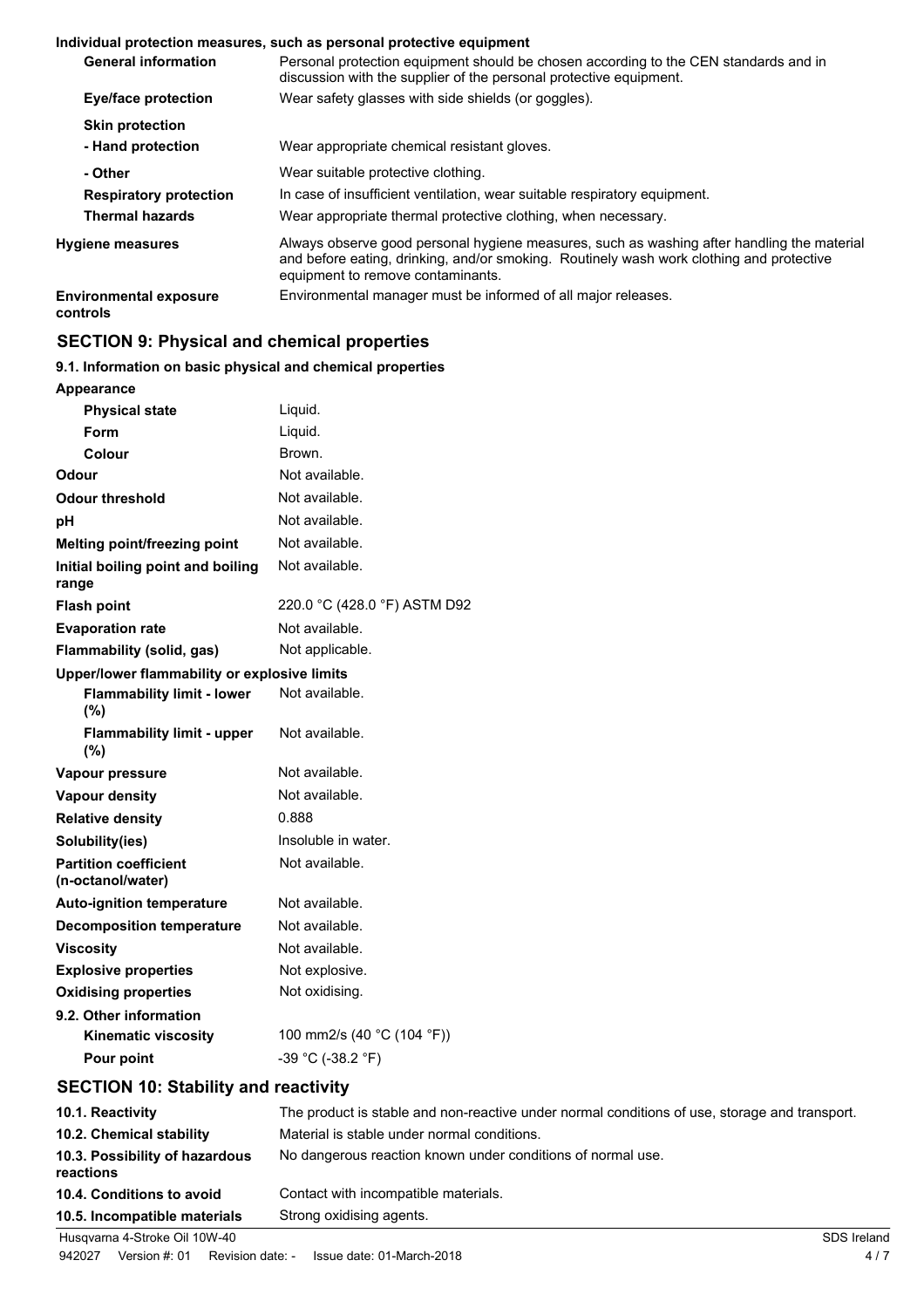# **SECTION 11: Toxicological information**

| <b>General information</b>               | Occupational exposure to the substance or mixture may cause adverse effects.                                                            |
|------------------------------------------|-----------------------------------------------------------------------------------------------------------------------------------------|
| Information on likely routes of exposure |                                                                                                                                         |
| <b>Inhalation</b>                        | Prolonged inhalation may be harmful.                                                                                                    |
| <b>Skin contact</b>                      | Frequent or prolonged contact may defat and dry the skin, leading to discomfort and dermatitis.<br>May cause an allergic skin reaction. |
| Eye contact                              | Direct contact with eyes may cause temporary irritation.                                                                                |
| Ingestion                                | May cause discomfort if swallowed. However, ingestion is not likely to be a primary route of<br>occupational exposure.                  |
| <b>Symptoms</b>                          | Exposure may cause temporary irritation, redness, or discomfort.                                                                        |

#### **11.1. Information on toxicological effects**

| <b>Acute toxicity</b> |
|-----------------------|
|                       |
|                       |

| <b>Components</b>                                     | <b>Species</b>                                                                                                                                                                                           | <b>Test Results</b>        |
|-------------------------------------------------------|----------------------------------------------------------------------------------------------------------------------------------------------------------------------------------------------------------|----------------------------|
|                                                       | Benzenesulphonic acid, mono-C16-24-alkyl derivs., calcium salts (CAS 70024-69-0)                                                                                                                         |                            |
| <u>Acute</u>                                          |                                                                                                                                                                                                          |                            |
| Dermal                                                |                                                                                                                                                                                                          |                            |
| LD50                                                  | Rabbit                                                                                                                                                                                                   | > 4000 mg/kg, 24 Hours     |
| <b>Inhalation</b>                                     |                                                                                                                                                                                                          |                            |
| Aerosol                                               |                                                                                                                                                                                                          |                            |
| <b>LC50</b>                                           | Rat                                                                                                                                                                                                      | > 1.9 mg/l, 4 Hours        |
| Oral                                                  |                                                                                                                                                                                                          |                            |
| LD <sub>50</sub>                                      | Rat                                                                                                                                                                                                      | > 5000 mg/kg               |
|                                                       | Distillates (petroleum), solvent-dewaxed heavy paraffinic (CAS 64742-65-0)                                                                                                                               |                            |
| <u>Acute</u>                                          |                                                                                                                                                                                                          |                            |
| <b>Dermal</b>                                         |                                                                                                                                                                                                          |                            |
| LD50                                                  | Rabbit                                                                                                                                                                                                   | > 5000 mg/kg, 24 Hours     |
| <b>Inhalation</b><br>Aerosol                          |                                                                                                                                                                                                          |                            |
| <b>LC50</b>                                           | Rat                                                                                                                                                                                                      | $> 5$ mg/l, 4 Hours        |
| Oral                                                  |                                                                                                                                                                                                          |                            |
| LD50                                                  | Rat                                                                                                                                                                                                      | > 5000 mg/kg               |
|                                                       | Phosphorodithioic acid, O,O-di-C1-14-alkyl esters, zinc salts (CAS 68649-42-3)                                                                                                                           |                            |
| Acute                                                 |                                                                                                                                                                                                          |                            |
| <b>Dermal</b>                                         |                                                                                                                                                                                                          |                            |
| LD50                                                  | Rabbit                                                                                                                                                                                                   | 6965 mg/kg                 |
| <b>Inhalation</b>                                     |                                                                                                                                                                                                          |                            |
| <b>LC50</b>                                           | Rat                                                                                                                                                                                                      | $> 5000$ mg/m <sup>3</sup> |
| Oral                                                  |                                                                                                                                                                                                          |                            |
| LD50                                                  | Rat                                                                                                                                                                                                      | 2154 mg/kg                 |
| <b>Skin corrosion/irritation</b>                      | Due to partial or complete lack of data the classification is not possible.                                                                                                                              |                            |
| Serious eye damage/eye<br>irritation                  | Due to partial or complete lack of data the classification is not possible.                                                                                                                              |                            |
| <b>Respiratory sensitisation</b>                      | Due to partial or complete lack of data the classification is not possible.                                                                                                                              |                            |
| <b>Skin sensitisation</b>                             | Based on available data, the classification criteria are not met. The product contains a small<br>amount of sensitising substance which may provoke an allergic reaction among sensitive<br>individuals. |                            |
| Germ cell mutagenicity                                | Due to partial or complete lack of data the classification is not possible.                                                                                                                              |                            |
| Carcinogenicity                                       | Due to partial or complete lack of data the classification is not possible.                                                                                                                              |                            |
| <b>Reproductive toxicity</b>                          | Due to partial or complete lack of data the classification is not possible.                                                                                                                              |                            |
| Specific target organ toxicity -<br>single exposure   | Due to partial or complete lack of data the classification is not possible.                                                                                                                              |                            |
| Specific target organ toxicity -<br>repeated exposure | Due to partial or complete lack of data the classification is not possible.                                                                                                                              |                            |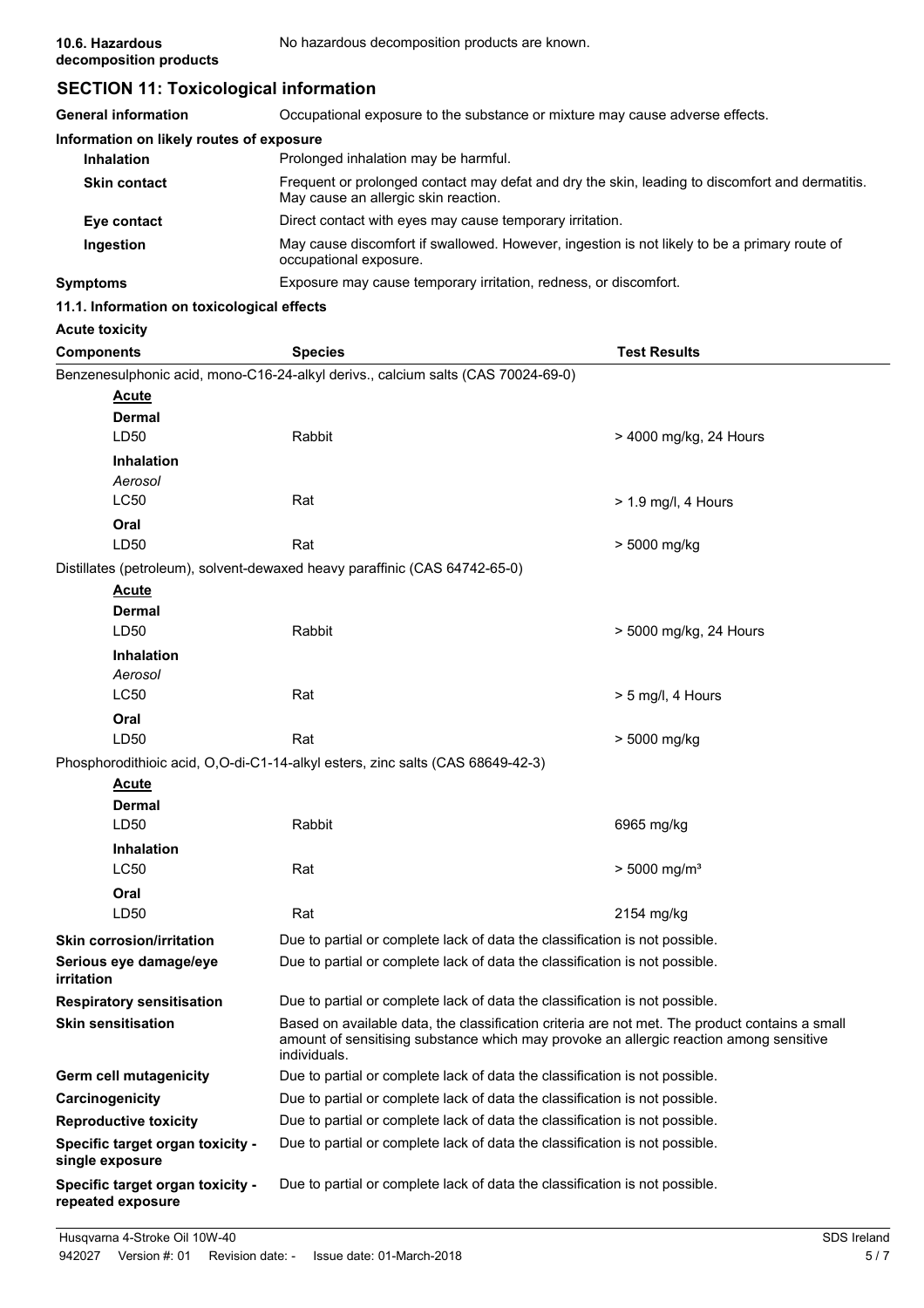| <b>Aspiration hazard</b>                | Due to partial or complete lack of data the classification is not possible.                                          |
|-----------------------------------------|----------------------------------------------------------------------------------------------------------------------|
| Mixture versus substance<br>information | No information available.                                                                                            |
| Other information                       | Prolonged and repeated contact with used oil may cause serious skin diseases, such as<br>dermatitis and skin cancer. |

## **SECTION 12: Ecological information**

| 12.1. Toxicity                                                                   | Based on available data, the classification criteria are not met for hazardous to the aquatic<br>environment.                                                                                                    |                                                                                                                                                                                             |                       |  |
|----------------------------------------------------------------------------------|------------------------------------------------------------------------------------------------------------------------------------------------------------------------------------------------------------------|---------------------------------------------------------------------------------------------------------------------------------------------------------------------------------------------|-----------------------|--|
| <b>Components</b>                                                                |                                                                                                                                                                                                                  | <b>Species</b>                                                                                                                                                                              | <b>Test Results</b>   |  |
| Benzenesulphonic acid, mono-C16-24-alkyl derivs., calcium salts (CAS 70024-69-0) |                                                                                                                                                                                                                  |                                                                                                                                                                                             |                       |  |
| <b>Aquatic</b>                                                                   |                                                                                                                                                                                                                  |                                                                                                                                                                                             |                       |  |
| Acute                                                                            |                                                                                                                                                                                                                  |                                                                                                                                                                                             |                       |  |
| Crustacea                                                                        | EC <sub>50</sub>                                                                                                                                                                                                 | Daphnia magna                                                                                                                                                                               | > 1000 mg/l, 48 hours |  |
| 12.2. Persistence and<br>degradability                                           | The product is expected to be biodegradable.                                                                                                                                                                     |                                                                                                                                                                                             |                       |  |
| 12.3. Bioaccumulative potential                                                  | No data available.                                                                                                                                                                                               |                                                                                                                                                                                             |                       |  |
| <b>Partition coefficient</b><br>n-octanol/water (log Kow)                        | Not available.                                                                                                                                                                                                   |                                                                                                                                                                                             |                       |  |
| <b>Bioconcentration factor (BCF)</b>                                             | Not available.                                                                                                                                                                                                   |                                                                                                                                                                                             |                       |  |
| 12.4. Mobility in soil                                                           |                                                                                                                                                                                                                  | No data available.                                                                                                                                                                          |                       |  |
| 12.5. Results of PBT<br>and vPvB<br>assessment                                   | Not a PBT or vPvB substance or mixture.                                                                                                                                                                          |                                                                                                                                                                                             |                       |  |
| 12.6. Other adverse effects                                                      |                                                                                                                                                                                                                  | Oil spills are generally hazardous to the environment.                                                                                                                                      |                       |  |
| <b>SECTION 13: Disposal considerations</b>                                       |                                                                                                                                                                                                                  |                                                                                                                                                                                             |                       |  |
| 13.1. Waste treatment methods                                                    |                                                                                                                                                                                                                  |                                                                                                                                                                                             |                       |  |
| <b>Residual waste</b>                                                            | Disposal instructions).                                                                                                                                                                                          | Dispose of in accordance with local regulations. Empty containers or liners may retain some<br>product residues. This material and its container must be disposed of in a safe manner (see: |                       |  |
| <b>Contaminated packaging</b>                                                    | Since emptied containers may retain product residue, follow label warnings even after container is<br>emptied. Empty containers should be taken to an approved waste handling site for recycling or<br>disposal. |                                                                                                                                                                                             |                       |  |
| EU waste code                                                                    | The Waste code should be assigned in discussion between the user, the producer and the waste<br>disposal company.                                                                                                |                                                                                                                                                                                             |                       |  |
| Disposal methods/information                                                     |                                                                                                                                                                                                                  | Collect and reclaim or dispose in sealed containers at licensed waste disposal site.                                                                                                        |                       |  |
| <b>Special precautions</b>                                                       | Dispose in accordance with all applicable regulations.                                                                                                                                                           |                                                                                                                                                                                             |                       |  |

## **SECTION 14: Transport information**

## **ADR**

14.1. - 14.6.: Not regulated as dangerous goods.

# **RID**

14.1. - 14.6.: Not regulated as dangerous goods.

## **ADN**

14.1. - 14.6.: Not regulated as dangerous goods.

**IATA**

14.1. - 14.6.: Not regulated as dangerous goods.

**IMDG**

14.1. - 14.6.: Not regulated as dangerous goods.

**14.7. Transport in bulk** Not established. **according to Annex II of**

**MARPOL 73/78 and the IBC Code**

# **SECTION 15: Regulatory information**

**15.1. Safety, health and environmental regulations/legislation specific for the substance or mixture**

## **EU regulations**

**Regulation (EC) No. 1005/2009 on substances that deplete the ozone layer, Annex I and II, as amended** Not listed.